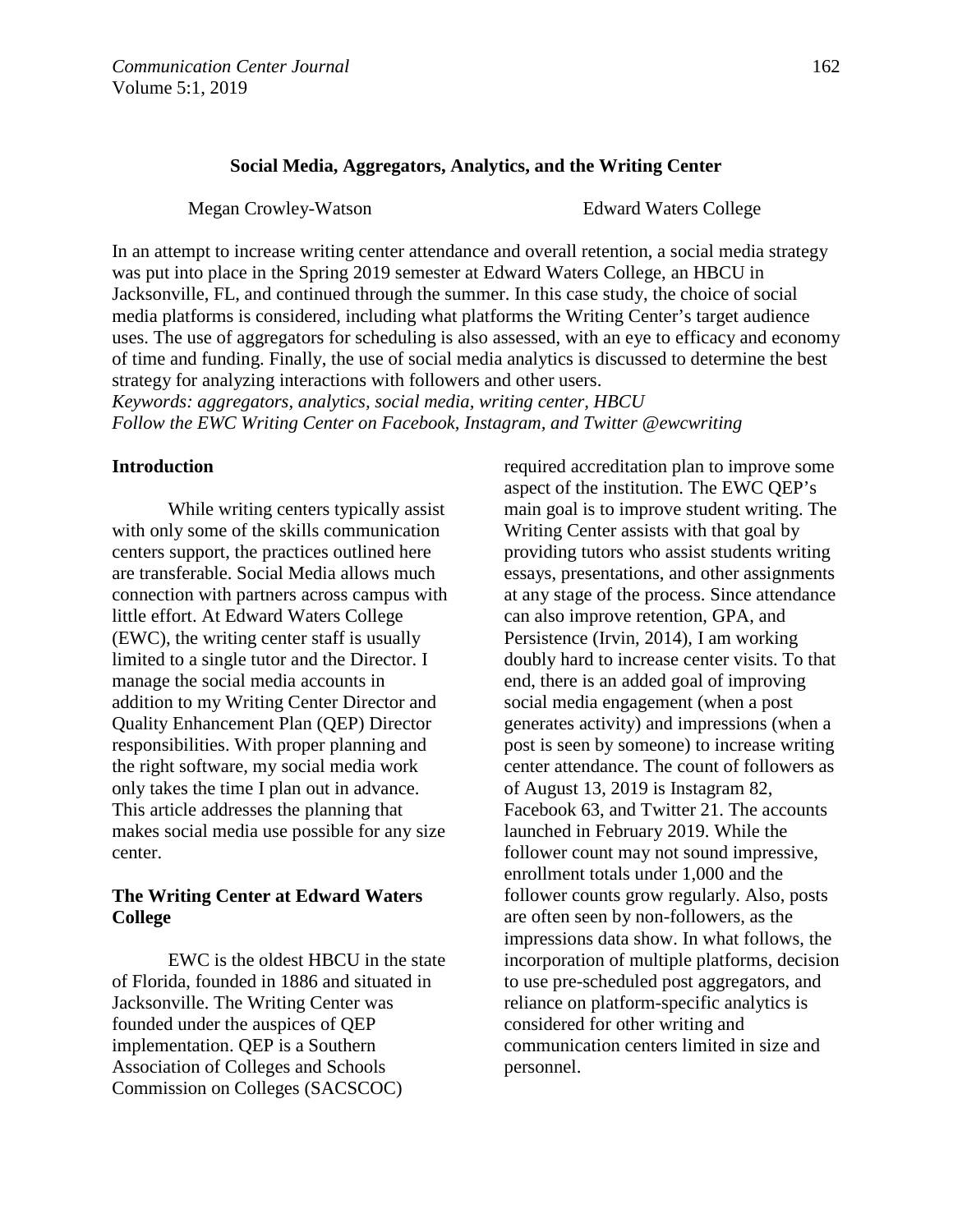## **Incorporate Multiple Platforms**

Center directors who want to generate activity on social media should use multiple platforms because colleges and universities serve all age groups. In addition to the current "traditional" Generation Z student, we must cater to Millennials, Generation Xers, and Baby Boomers as they continue to make up a larger share of our students each year. Different platforms serve different audiences and posts should be tailored to the platform. However, to increase efficiency of time, my social media strategy is based on the most popular platform: Instagram. Tailoring for social media platforms means following the "rules" of those platforms. For Instagram the accepted practices are: (1) make the picture the focus and ensure it is visually stimulating and interesting to your audience (Arens, 2019); (2) don't post more than twice a day; once is best practice (Erin, 2019).

During summer 2019, I started the #comebacktojax campaign with the caption "3 weeks left. How sweet it is!" (see Figure 1).



Figure 1.

To encourage retention, I posted a new picture from Jacksonville each week, as a countdown to back to school. I tagged some businesses/local organizations and scheduled all of these on a social media aggregator. One final note on platform use is with a larger follower base; some Directors may have many comments or messages. Autoreply and artificial intelligence "bots" can be set up to mitigate this problem and I would suggest large institutions use these.

### **Pre-Schedule Posts with Aggregators**

Social media aggregator software allows users to schedule posts ahead of time and "push" them to multiple platforms at once. The aggregator links to the social media accounts and posts on a user's behalf. I can schedule a post to go to Facebook, Twitter, and Instagram at the same time months in advance. I can also run analytics on engagement, for a fee. Since the Writing Center budget did not include social media when the center was established, I had to be frugal. I started with Buffer at first, which was convenient. However, after a month, the Instagram integration suffered, forcing me to post manually. Integration problems cost valuable time dealing with IT and negate the purpose of the aggregator to save time. After several months of dealing with this problem on Buffer, I moved to Hootsuite. Hootsuite has smooth Instagram integration and allows users to schedule posts at different times on different platforms. It also has a Chrome extension that adds button to sites to allow sharing to social media accounts with a click. The calendar view feature is also helpful to visual planners (see Figure 2).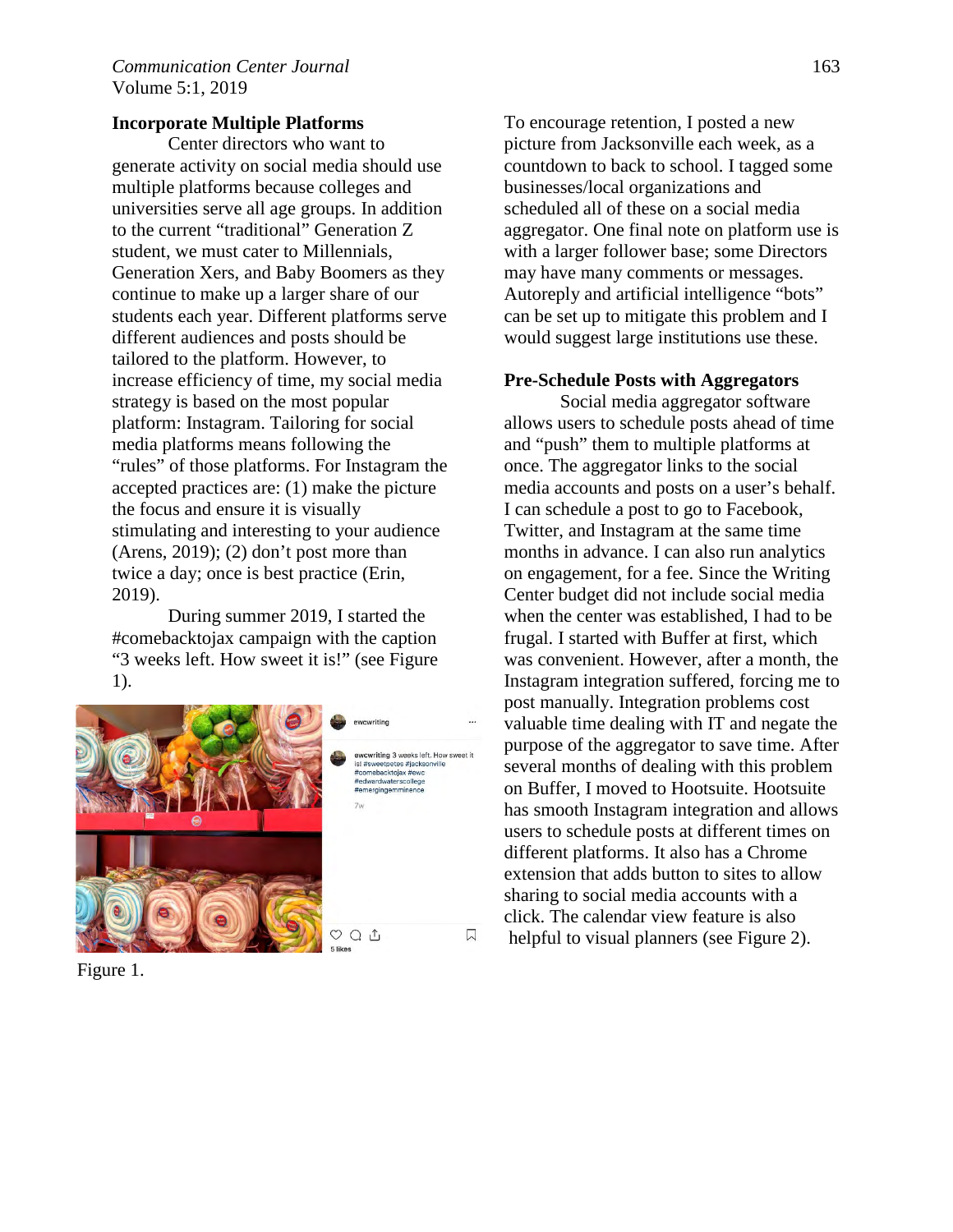

Figure 2.

As far as social media aggregator challenges, I found price the most important consideration. These sites can be expensive, ranging from \$120/year to \$2,000/year. While many have a free version (e.g., Buffer, Hootsuite, Juicer, and Publr), these versions have drawbacks. None of them provide analytics and Juicer tags all content with its logo. However, if users want analytics, paid software can be worth the cost. They can "boost" posts (increase the number of people who see them), allow users to see and respond to all comments in one place, analyze current trends and hashtags, help users choose the ideal time to schedule posts, track URL clicks, offer chatbots, alert users to increased usage,

suggest replies, archive content, and even survey followers and report back results. In short, if users have the budget, paid software is valuable. When I started this project in the middle of the fiscal year, the answer was clear: a free aggregator and Excel for analytics. The good news is, users can easily perform the analytics themselves.

# **Utilize Built-In Analytics**

All three EWC Writing Center social media platforms have what is called "native analytics" since they are built into the apps themselves. Instagram has Insights, Facebook has Pages Manager, and Twitter has Twitter Analytics (see Figure. 3).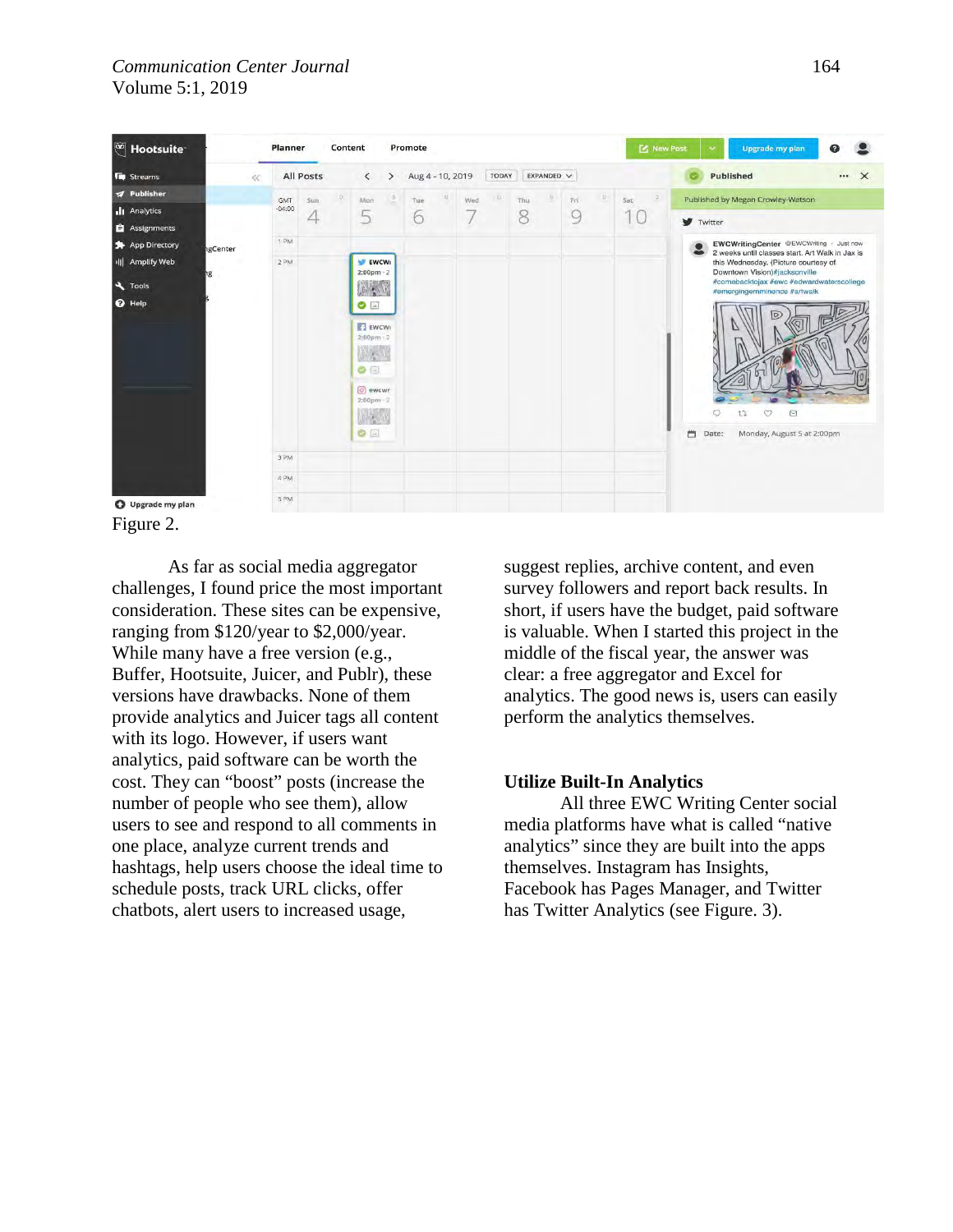#### *Communication Center Journal* 165 Volume 5:1, 2019



### Figure 3.

While these in-app analytics can be useful, they provide disaggregated data and little analysis, which may or may not be helpful depending on a center's goals. Facebook and Twitter both allow users to download all analytics to an Excel spreadsheet. Instagram requires users to use the analytics inside their application, with no download available. As our most popular site, Instagram is also the most difficult to analyze. I built a spreadsheet modeled after the sheets downloaded from Facebook and Twitter, then used Excel to analyze the numbers. First, I looked at the overall number of followers, impressions, and engagements to determine what function each platform performed. Then I drilled down into the Instagram data, looking at the average number of impressions and engagements with a picture and the average number of impressions and engagements

without a picture based on the data from each social media platform.

The most influential factor for engagement and impressions across all platforms was the image that accompanied the post. Posts of logos or clipart had low activity (e.g., Moodle logo posted for a Moodle workshop). Posts with photographs had high activity (e.g., photo of a sunrise on the beach to announce our new website). On Instagram, posts with photographs were twice as likely to have engagements and one and one-half times as likely to have impressions than posts without photographs. Posts involving other departments also saw positive engagement and impressions, likely owing to the combined networks. On Facebook, the QEP workshops got much more engagement than on Instagram. This emphasizes the usefulness of Facebook for event planning. However, just like on Instagram, the posts with photographs were